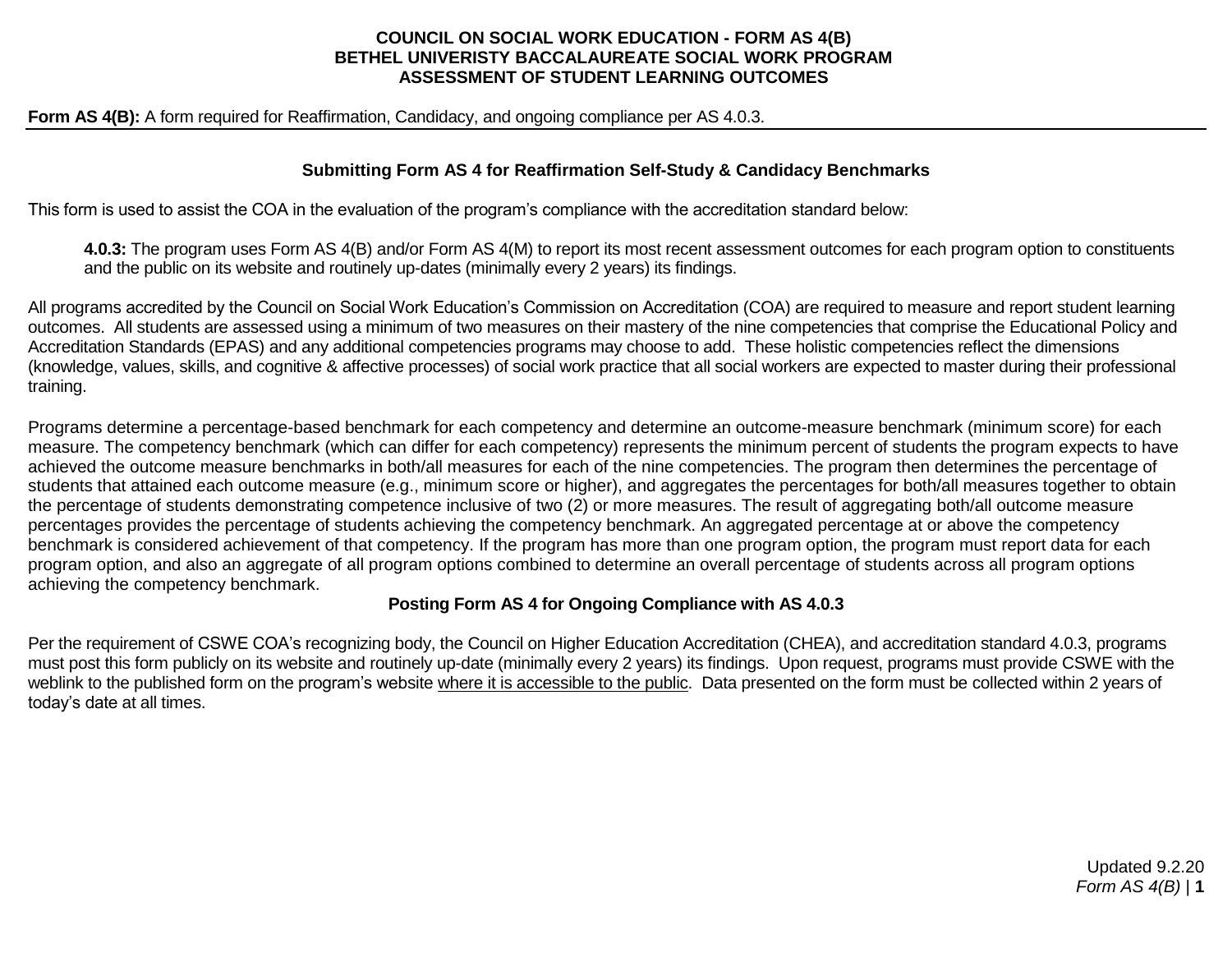## **Summary of the Program's Assessment Plan | Generalist Practice**

All students are assessed using a minimum of two measures on their mastery of the nine competencies that comprise the Educational Policy and Accreditation Standards of the Council on Social Work Education and any additional competencies programs may choose to add. Summarize the program's competency-based assessment plan. Programs may add/delete rows to accurately reflect the number measures included in the data presented.

| <b>Assessment Measure #1: SWEAP FCAI</b>                                                           |                              |  |
|----------------------------------------------------------------------------------------------------|------------------------------|--|
| Dimension(s) assessed:                                                                             | Knowledge                    |  |
| When/where students are assessed:                                                                  | Pre-test in SOW200z,         |  |
|                                                                                                    | Introduction to Social       |  |
|                                                                                                    | Work and post test in        |  |
|                                                                                                    | SOW499 Senior Seminar        |  |
| Who assessed student competence:                                                                   | <b>BSW Program Director</b>  |  |
| Outcome Measure Benchmark (minimum score indicative of achievement) for Competencies 1-9:          | 2.5                          |  |
|                                                                                                    |                              |  |
| Competency Benchmark (percent of students the program expects to have achieved the minimum scores, | 80%                          |  |
| inclusive of all measures) for Competencies 1-9:                                                   |                              |  |
| <b>Assessment Measure #2: SWEAP FPPAI</b>                                                          |                              |  |
| Dimension(s) assessed:                                                                             | Knowledge, values, skills,   |  |
|                                                                                                    | cognitive and affective      |  |
|                                                                                                    | processes                    |  |
| When/where students are assessed:                                                                  | In field placement mid-      |  |
|                                                                                                    | year and end of year         |  |
| Who assessed student competence:                                                                   | <b>BSW Director of Field</b> |  |
|                                                                                                    | Education                    |  |
| Outcome Measure Benchmark (minimum score indicative of achievement) for Competencies 1-9:          | 3                            |  |
| Competency Benchmark (percent of students the program expects to have achieved the minimum scores, | 80%                          |  |
| inclusive of all measures) for Competencies 1-9:                                                   |                              |  |